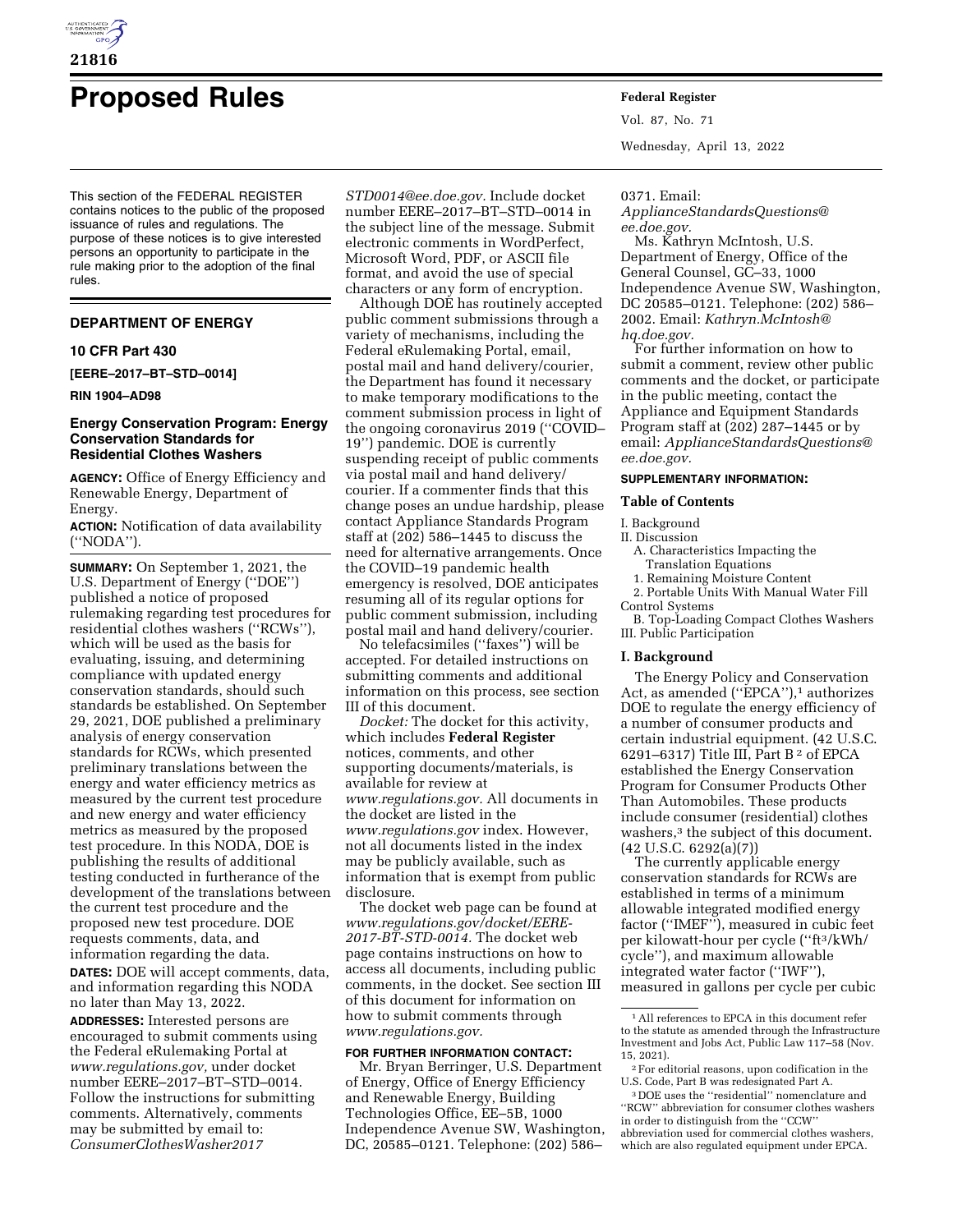foot (''gal/cycle/ft3''). Title 10 Code of Federal Regulations (''CFR'') 430.32(g)(4). DOE currently defines four metrics). *Id.* 

classes of RCWs: Top-loading, compact (less than 1.6 cubic feet (" $ft<sup>3</sup>$ ") capacity); top-loading, standard (1.6 ft<sup>3</sup> or greater capacity); front-loading, compact (less than 1.6 ft<sup>3</sup> capacity); and front-loading, standard (1.6 ft3 or greater capacity). *Id.*  Representations of energy or water consumption of RCWs, including demonstrating compliance with the currently applicable energy conservation standards, must be based on results generated using the test procedure for RCWs at 10 CFR part 430, subpart B, appendix J2 (''appendix J2''). *See* Note to appendix J2. On September 1, 2021, DOE published a test procedure notice of proposed rulemaking (''NOPR''; ''September 2021 NOPR'') proposing to establish a new test procedure at 10 CFR part 430, subpart B, appendix J (''appendix J''), which would establish

new energy efficiency metrics: an energy efficiency ratio (''EER'') and a water efficiency ratio (''WER''). 86 FR 49140. As proposed, EER would be defined as the weighted-average load size in pounds (''lbs'') divided by the sum of (1) the per-cycle machine energy, (2) the per-cycle water heating energy, (3) the per-cycle drying energy, and (4) the per-cycle standby and off mode energy consumption, in kWh. *Id.* at 86 FR 49172. As proposed, WER would be defined as the weighted-average load size in lbs divided by the total weighted per-cycle water consumption for all wash cycles, in gallons. *Id.* at 86 FR 49173. For both EER and WER, a higher value would indicate more efficient performance. *Id.* 

On September 29, 2021, DOE published a preliminary analysis of energy conservation standards for RCWs (''September 2021 Preliminary Analysis''). 80 FR 53886. In the September 2021 Preliminary Analysis, DOE evaluated the per-cycle energy and water consumption values and resulting EER and WER metrics as determined using the version of appendix J proposed in the September 2021 NOPR. *Id.* at 80 FR 53889. DOE presented the evaluated potential efficiency levels using the efficiency metrics under both the currently applicable appendix J2 test procedure and the then-proposed appendix J test procedure in order to assist interested parties in understanding how the analysis based on the proposed appendix J metrics compares to performance as measured under the appendix J2 test procedure (*i.e.,* how the potential efficiency levels based on EER and WER metrics align

with the existing IMEF and IWF

In support of the September 2021 Preliminary Analysis, DOE tested a sample of RCWs under both appendix J2 and appendix J as proposed in the September 2021 NOPR. In chapter 5 of the preliminary technical support document (''TSD'') accompanying the September 2021 Preliminary Analysis, DOE first defined preliminary efficiency levels to be used as the basis for the analysis in terms of the existing modified energy factor (''MEF'') and IWF metrics. DOE also published preliminary translation formulas for converting IMEF values into EER values, and for converting IWF values into WER values, for each product class.4 As described in chapter 5 of the preliminary TSD, DOE supplemented its tested data set with ''predicted'' EER and WER values based on results from how a clothes washer performed under appendix J2 testing and on the clothes washer's physical and operational characteristics. DOE also published an explanation of how the predictive tool was developed, including a table listing the impacts to each underlying variable that were assumed as part of the predictive analysis. *See* section 5.3.3.2 of the preliminary TSD. DOE explained that it planned to continue testing additional units to appendix J to increase the number of tested, rather than predicted, EER and WER values in future stages of the rulemaking. *Id.* 

## **II. Discussion**

DOE has tested additional RCW models to both appendix J2 and proposed appendix J in order to provide additional data points for the translation equations and to eliminate the need to rely on ''predicted'' EER and WER values in the translation analysis. In a separate spreadsheet accompanying this NODA and available in the rulemaking docket, DOE publishes the test results for each RCW model and updated translation equations that include these additional data points as well as the data points from units tested for the September 2021 Preliminary Analysis.

DOE received comments in response to the September 2021 NOPR suggesting that DOE use a value of 2 percent rather than 4 percent as the final moisture content (''FMC'') assumption in the calculation of drying energy. (Joint Efficiency Advocates, Docket No. EERE– 2016–BT–TP–0011, No. 28 at pp. 5–6; CA IOUs, Docket No. EERE–2016–BT–

TP–0011, No. 29 at pp. 8–9) 5 DOE is still reviewing and considering these comments and all other comments received in response to the September 2021 NOPR. Because this issue in particular would directly affect the translation equations between appendix J2 and proposed appendix J, in the spreadsheet accompanying this NODA, DOE has published two sets of translations corresponding to an FMC of 4 percent and 2 percent, respectively.6

DOE is also publishing a table of key characteristics associated with each tested model, including the following:

• Product class;<sup>7</sup>

• For top-loading clothes washers: Agitator or wash plate;

- Portable models identified;
- Combination washer-dryer models identified;
- Type of water fill control system  $(''WF\ddot{\mathbf{C}}\mathbf{S}$ "):
	- Cabinet width;

• Presence or absence of internal water heater;

- Clothes container capacity; and
- Test cloth lot used for each test.

These test data are available in the docket for this proposed rulemaking at *[www.regulations.gov/document/EERE-](http://www.regulations.gov/document/EERE-2017-BT-STD-0014-0044)[2017-BT-STD-0014-0044.](http://www.regulations.gov/document/EERE-2017-BT-STD-0014-0044)* 

DOE notes that it is also still reviewing and considering comments received in response to the September 2021 Preliminary Analysis, particularly with regard to the definition of product classes. The data presented in the NODA correspond largely to the preliminary product classes identified in the September 2021 Preliminary Analysis, with additional considerations as discussed further in this NODA. DOE does not intend to convey any determinations regarding product class definitions through this NODA.

## *A. Characteristics Impacting the Translation Equations*

Based on the analysis presented in the accompanying spreadsheet, DOE has tentatively determined that remaining moisture content (''RMC'') and WFCS type have a significant impact on the translation equations. DOE performed an in-depth analysis of both of these topics, as detailed in the following sections.

<sup>4</sup>The TSD (corrected) is available at: *[www.regulations.gov/document/EERE-2017-BT-](http://www.regulations.gov/document/EERE-2017-BT-STD-0014-0030)[STD-0014-0030.](http://www.regulations.gov/document/EERE-2017-BT-STD-0014-0030)* 

<sup>5</sup>See the docket for DOE's rulemaking to develop test procedures for RCWs and CCWs. (Docket No. EERE–2016–BT–TP–0011, which is maintained at *[www.regulations.gov](http://www.regulations.gov)*). These references are arranged as follows: (Commenter name, comment docket ID number, page of that document).

 $^{\rm 6}$  These two sets of data are presented in separate tabs of the accompanying spreadsheet which can be found at *[www.regulations.gov/document/EERE-](http://www.regulations.gov/document/EERE-2017-BT-STD-0014-0044)[2017-BT-STD-0014-0044.](http://www.regulations.gov/document/EERE-2017-BT-STD-0014-0044)* 

<sup>7</sup>Product class corresponds to the product class as analyzed in the September 2021 Preliminary Analysis, as discussed further in this section.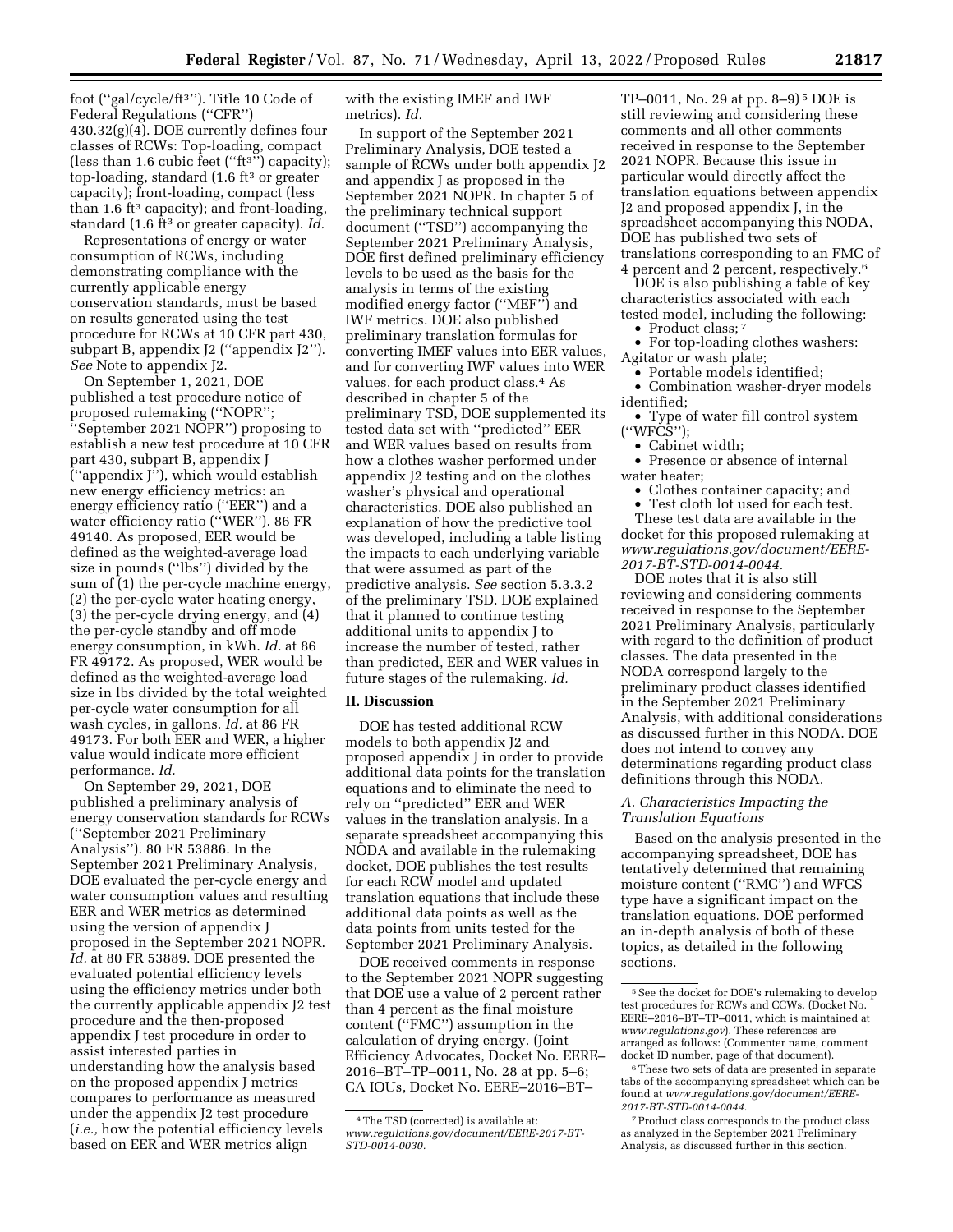# 1. Remaining Moisture Content

The RMC is a measure of the amount of water remaining in the clothing load after completion of the clothes washer cycle. The RMC value is used to calculate the total per-cycle energy consumption for removal of moisture from the clothes washer test load in a clothes dryer to an assumed final moisture content, *i.e.,* the ''drying energy,'' which is one of the factors contained within both the IMEF and EER metrics. Lower values of RMC result in less drying energy and thus represent more-efficient performance.

Section 3.8.2 of appendix J2 requires that the RMC be calculated based on a test run with the maximum load size on the Cold Wash/Cold Rinse (''Cold/ Cold'') temperature selection. Section 3.8.4 of appendix J2 requires that for clothes washers that have multiple spin settings<sup>8</sup> available within the energy test cycle that result in different RMC values, the maximum and minimum extremes of the available spin settings must be tested with the maximum load size on the Cold/Cold temperature selection.9 In this case, the final RMC is the weighted average of the maximum and minimum spin settings, with the maximum spin setting weighted at 75 percent and the minimum spin setting weighted at 25 percent.

Appendix J as proposed in the September 2021 NOPR would require measuring RMC on each of the energy test cycles (*i.e.,* each load size and each wash/rinse temperature combination included for testing) using the default spin settings, which may not necessarily be the maximum spin setting. In section 4.3 of proposed appendix J, the final RMC is calculated by weighting the individual RMC measurements using the same temperature and load size weighting factors that apply to the water and energy measurements.

Multiple factors can affect the RMC of a particular cycle, including the spin speed and the duration of the spin portion of the wash cycle. The size of the load can also affect RMC—generally, larger load sizes result in lower (better) RMC values, whereas smaller load sizes result in higher (worse) RMC values.

These factors result in different measured RMC values for appendix J as proposed and appendix J2, specifically because under proposed appendix J, RMC would be measured across a wider range of cycles (compared to only the Cold/Cold cycle in appendix J2) and because the appendix J load sizes as proposed would be smaller than the appendix J2 maximum load size (on which the appendix J2 RMC measurement is based).

In addition to these factors, differences in the test cloth ''lot'' used for testing can further affect the measured RMC value. DOE preliminarily concluded in the September 2021 NOPR that although the application of correction factors for each test cloth lot significantly reduces the lot-to-lot variation in RMC (from over 10 percentage points uncorrected), the current methodology may be limited to reducing lot-to-lot variation in corrected RMC to around 3 RMC percentage points. 86 FR 49140, 49190. DOE has identified the test cloth lot number associated with each test in the spreadsheet accompanying this NODA.

In the interest of improving the translation equations as presented in the September 2021 Preliminary Analysis, DOE has conducted an in-depth analysis of the differences in RMC between the appendix J2 and proposed appendix J test procedures. For each unit that DOE tested, DOE examined the cycle-bycycle test results to determine the key driver behind the difference in RMC when testing to proposed appendix J as compared to appendix J2. Based on this analysis, DOE has identified three categories of spin implementations that result in differences between the proposed appendix J RMC value and the appendix J2 RMC value, described as follows.10

• The first type, referred to as ''consistent spin'' throughout the remainder of this NODA, is illustrative of units in which the characteristics of the spin cycle (*e.g.,* spin speed, spin time) are consistent across temperature selections. On these units, RMC values measured on Warm/Cold, Hot/Cold, and Extra Hot/Cold cycles are substantially similar to the RMC value measured on the Cold/Cold cycle.

• The second type, referred to as ''Cold/Cold optimized spin'' throughout the remainder of this NODA, is illustrative of units in which the spin cycle is optimized on the Cold/Cold setting with maximum load size, corresponding to the one cycle

combination for which RMC is measured under appendix J2. On these units, the spin portion of the cycle is significantly faster or longer on the Cold/Cold setting with a maximum load size than for the other temperature settings or load sizes that are tested as part of the energy test cycle.

• The third type, referred to as ''nondefault maximum spin'' throughout the remainder of this NODA, is illustrative of units in which the maximum spin speed setting (which is tested under appendix J2) is not the default spin speed setting on the Normal cycle. On these units, the default spin speed setting tested under proposed appendix J would provide a lower-speed spin or a shorter spin portion of the cycle.

For clothes washers with ''consistent spin,'' the only source of difference between the measured RMC values under proposed appendix J and appendix J2 is the use of smaller load sizes for proposed appendix J. The observed difference in RMC between the two test procedures is relatively consistent among models from different manufacturers of RCWs with this characteristic, as discussed further in this section.

For clothes washers with ''Cold/Cold optimized spin'' the difference between the measured RMC values under proposed appendix J and appendix J2 is due to a combination of both the smaller load sizes for proposed appendix J and the different spin behavior on the temperature settings other than Cold/ Cold. The observed difference in RMC between the two test procedures varies significantly among models from different manufacturers of RCWs with ''Cold/Cold optimized spin,'' depending on the degree to which the Cold/Cold RMC differs from the RMC on all other tested cycles.

For clothes washers with ''non-default maximum spin,'' the difference between the measured RMC values under proposed appendix J and appendix J2 is due to a combination of both the smaller load sizes for proposed appendix J and the different spin behavior on the maximum and default spin settings. Similar to units with ''Cold/Cold optimized spin,'' the observed difference in RMC between the two test procedures varies significantly among models from different manufacturers of RCWs with ''non-default maximum spin,'' depending on the degree to which the maximum spin setting differs from the default spin setting.

The RMC value is the most significant contributor to both the IMEF metric measured by appendix J2 and the EER metric measured by proposed appendix J. Because of the more significant

<sup>8</sup>The term ''spin settings'' refers to spin times or spin speeds. The maximum spin setting results in a lower (better) RMC.

<sup>9</sup>On clothes washers that provide a Warm Rinse option, appendix J2 requires that RMC be measured on both Cold Rinse and Warm Rinse, with the final RMC calculated as a weighted average using temperature use factors (''TUFs'') of 73 percent for Cold Rinse and 27 percent for Warm Rinse. DOE has observed very few RCW models on the market that offer Warm Rinse. For simplicity throughout this discussion, DOE references the testing requirements for clothes washers that offer Cold Rinse only.

<sup>10</sup>The accompanying spreadsheet specifies the spin implementation type identified by DOE for each unit in the test sample.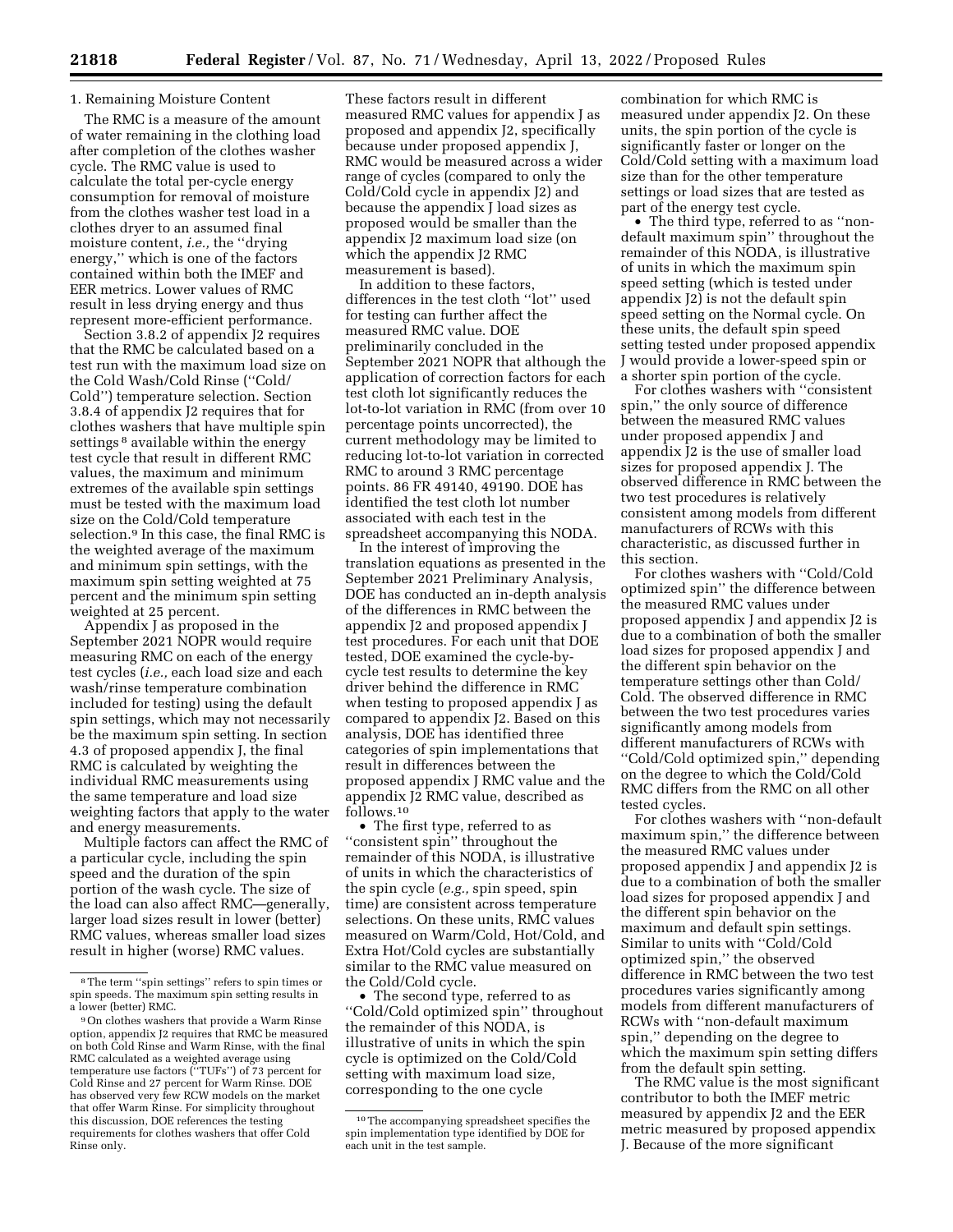variation in RMC between the two test procedures for ''Cold/Cold optimized spin'' and ''non-default maximum spin'' units, the correlation between IMEF and EER for these units is less strong (*i.e.,*  lower ''R-squared'' values for the best-fit line) than for ''consistent spin'' units.

To investigate strategies for defining translation equations with a stronger correlation between IMEF and EER, DOE developed a second set of EER values based on an ''adjusted'' RMC value (substituted for the measured RMC value) that assumes a ''consistent spin'' characteristic for each unit in the test sample. Under this approach, only the change in load size would be assumed to impact the RMC values measured under proposed appendix J as compared to appendix J2. DOE's test data indicate that the smaller load sizes under proposed appendix J result in an increase in RMC of 4 percentage points compared to the RMC values measured under appendix J2 using the maximum load size. Therefore, for this approach, DOE calculated an ''adjusted RMC'' for each unit as the tested RMC value under appendix J2 plus 4 percentage points. DOE substituted this adjusted RMC for the RMC value in the drying energy equation within the EER calculation. As demonstrated in the second set of ''adjusted'' translation plots, this approach produces translation equations with significantly higher Rsquared values, indicating a stronger correlation between IMEF and EER.

Comments submitted by a manufacturer in response to the September 2021 NOPR suggest that, were DOE to amend standards based on appendix J as proposed, manufacturers that currently use ''Cold/Cold optimized spin'' or ''non-default maximum spin''—which yield lower (*i.e.,* better) RMC values on the Cold/Cold temperature setting compared to RMC values obtained using the other temperature settings for RCWs with ''Cold/Cold optimized spin,'' and on the maximum spin setting for RCWs with ''non-default maximum spin''—would likely implement similar strategies to decrease the RMC across all cycles required for testing under appendix J as proposed. (EERE–2016–BT–TP–0011, Whirlpool, No. 26 at p. 8–9). Specifically, for ''Cold/Cold optimized spin'' units, manufacturers would likely increase the spin speeds or spin durations across all temperature settings to match the spin behavior of the Cold/ Cold temperature setting. For ''nondefault maximum spin'' units, manufacturers would likely make the maximum spin speed the default spin setting to provide the lowest possible

(*i.e.,* best possible) RMC measurement under appendix J as proposed.

DOE requests comment on whether, if DOE were to establish amended RCW standards based on appendix J as proposed, manufacturers that currently use the ''Cold/Cold optimized spin'' strategy for their RCWs would modify the spin behavior across all temperature settings to match the spin behavior of the Cold/Cold temperature setting; and whether manufacturers that currently use the ''non-default maximum spin'' strategy for their RCWs would design the maximum spin speed to be the default spin setting. DOE further requests comment on the impact of such changes to the energy and water use, other aspects of consumer-relevant performance, and life-cycle cost of RCWs.

If DOE were to use the ''adjusted'' EER values (based on ''adjusted'' RMC) as the basis for developing the IMEF-to-EER translation equations, DOE requests comment on how DOE should factor into its analysis the changes that manufacturers may implement in response to such an approach (*i.e.,* faster or longer spin speeds across all cycles for ''Cold/Cold optimized spin'' units, and setting the maximum speed as the default spin setting for ''non-default maximum spin'' units).

In the document available in the rulemaking docket, DOE presents revised translation equations using both approaches: Tested RMC and EER values (shown as purple columns and graphs) and ''adjusted'' RMC and EER values (shown as red columns and graphs).

DOE requests comment on its analysis of RMC and on the translation equations resulting from the two different approaches described in this section.

2. Portable Units With Manual Water Fill Control Systems

DOE's test data indicate that RCWs marketed as ''portable'' 11 have a significantly different correlation between IMEF and EER than ''stationary'' clothes washers. An examination of the test sample indicates that all of the portable units in the test sample use manual WFCS, whereas all of the stationary units in DOE's test sample use either automatic WFCS or provide both manual and automatic WFCSs. Generally, the portable units have a higher (better) EER value than stationary units at the same IMEF rating.

The observed difference in correlation is due, at least in part, to how load size

is calculated under proposed appendix J and appendix J2 for units with manual WFCS,12 as compared to units with automatic WFCS.13 For units with a manual WFCS, the weighted-average load size calculated under proposed appendix J is significantly different than that calculated under appendix J2. Under appendix J2, weighted-average load size for units with manual WFCS is calculated by applying weighting factors of 0.72 and 0.28 to the maximum and minimum load sizes, respectively. Under proposed appendix J, the weighted-average load size for units with manual WFCS is calculated as a simple average of the large and small load sizes (*i.e.,* weighting factors of 0.5 and 0.5 for the large and small load sizes, respectively). The proposed appendix J calculation results in a smaller weighted-average load size than that calculated under appendix J2 for units with a manual WFCS.

In comparison, for units with automatic WFCS, the weighted-average load size is equivalent under appendix J as proposed and appendix J2. Under appendix J2, weighted-average load size is calculated by applying weighting factors of 0.12, 0.74, and 0.14 to the maximum, average, and minimum load sizes, respectively. As discussed in the September 2021 NOPR, DOE defined the load sizes in proposed appendix J such that the weighted-average load size using the small and large load sizes defined in appendix J matches the weighted-average load size using the minimum, average, and maximum load sizes defined in appendix J2. 86 FR 49140, 49157–49158.

DOE is aware of some top-loading stationary RCWs that offer both manual and automatic WFCSs. For these units, both appendix J2 and proposed appendix J require testing both WFCSs; calculating the average of the tested values (one from each water fill control system) for each measured variable (*i.e.,*  machine electrical energy, hot water heating energy, drying energy, and water consumption); and using the average value for each variable in the final calculations of the respective efficiency metrics. For these units, the difference in correlation due to the use of a manual WFCS is reduced by half as a result of the averaging with the automatic WFCS results.

DOE reviewed the market and observes that top-loading portable units are the only RCWs on the market that

<sup>11</sup>Products marketed as ''portable'' are generally mounted on caster wheels, which allows the clothes washer to be moved more easily.

<sup>12</sup>Section 1 of appendix J2 defines a manual WFCS as a WFCS that requires the user to determine or select the water fill level.

<sup>13</sup>Section 1 of appendix J2 defines an automatic WFCS as a WFCS that does not allow or require the user to determine or select the water fill level.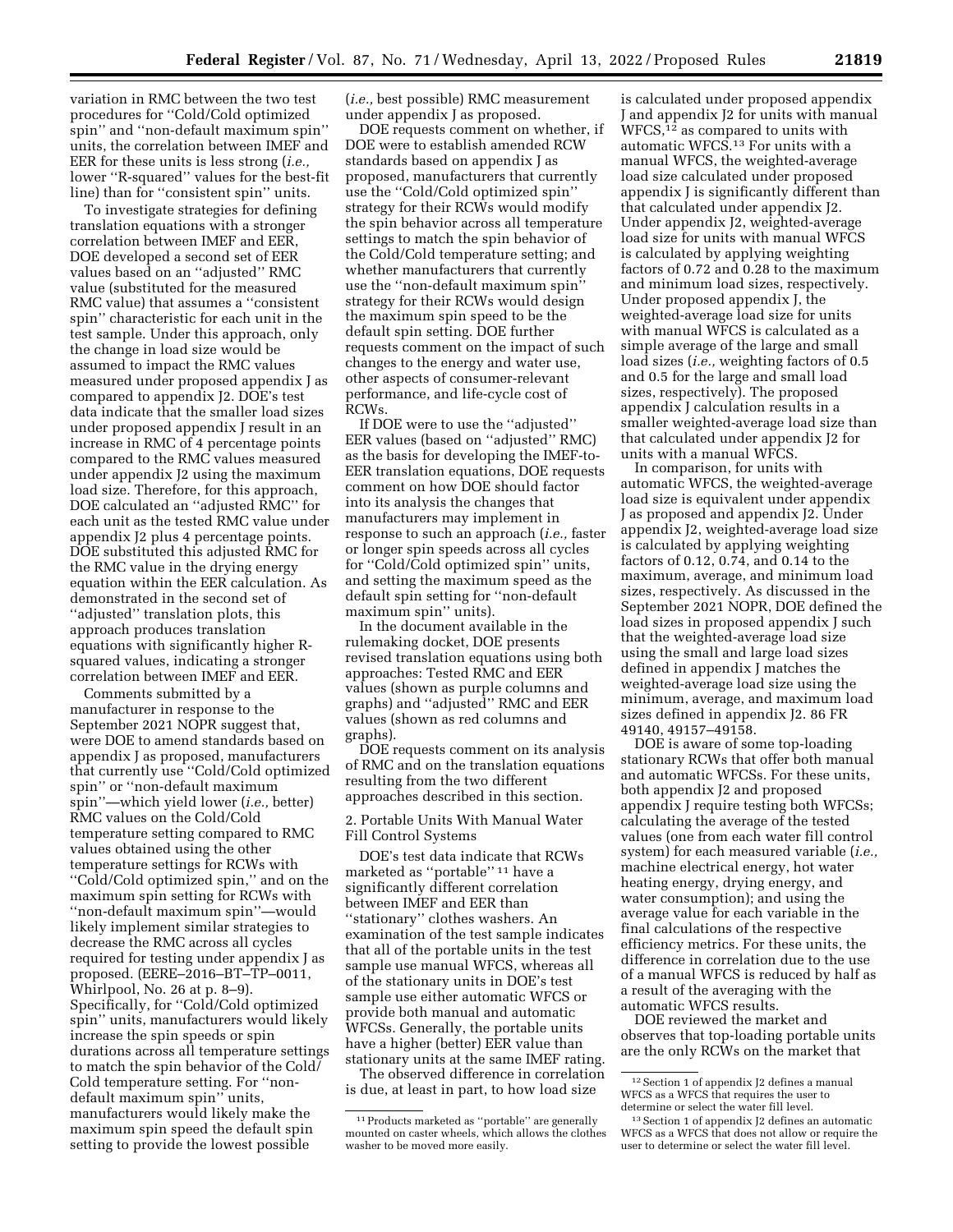use a manual WFCS exclusively. DOE further observes that all RCWs that are marketed as portable have a manual WFCS. DOE is not aware of any toploading portable RCWs that use an automatic WFCS or any top-loading stationary RCWs that offer only a manual WFCS.

Recognizing this difference in correlation, DOE has presented an alternate set of translation equations that separate top-loading portable RCWs (which use a manual WFCS) from toploading stationary RCWs (which provide either automatic WFCS or both manual and automatic WFCSs). Each of the separate translation equations has a stronger correlation (*i.e.,* higher Rsquared value) than the single translation equation in which toploading portable and top-loading stationary products are combined.

In future stages of the standards rulemaking, DOE would consider whether separate translation equations should be used for top-loading portable RCWs with a manual WFCS.

DOE requests comment on whether any top-loading stationary RCWs with only a manual WFCS, or any toploading portable RCWs with an automatic WFCS, are available on the market.

DOE further requests comment on whether top-loading portable RCWs with a manual WFCS should be evaluated using a separate translation equation from top-loading stationary RCWs with an automatic WFCS.

## *B. Top-Loading Compact Clothes Washers*

DOE's RCW product certification database 14 includes both automatic clothes washer models and semiautomatic 15 clothes washer models certified within the top-loading compact product class. While the certification database does not differentiate between automatic and semi-automatic configurations, DOE conducted an analysis of product literature for each certified model to identify the configuration of each model.

DOE's analysis of product literature for each top-loading compact model indicates that all of the automatic top-

loading compact models included in the certification database are ''companion'' clothes washers, which are designed to serve as an auxiliary clothes washer for washing a small or delicate load while simultaneously washing a ''normal'' load in the accompanying standard-size RCW.16 Semi-automatic clothes washers have a single water inlet generally intended to be intermittently connected to a kitchen or bathroom faucet and require user intervention to regulate the water temperature by adjusting the external water faucet valves. These two product types exhibit significantly different design and performance characteristics. In this NODA, DOE presents data only for automatic 'companion'' type top-loading compact RCWs. DOE is continuing to test and analyze semi-automatic top-loading RCWs in support of this rulemaking.

Companion clothes washers are currently available from two manufacturers. DOE has included one unit from each manufacturer in its data set, as presented in the accompanying spreadsheet.

## **III. Public Participation**

DOE will accept comments, data, and information regarding this document, but no later than the date provided in the **DATES** section at the beginning of this document. Interested parties may submit comments, data, and other information using any of the methods described in the **ADDRESSES** section at the beginning of this document.

*Submitting comments via [www.regulations.gov.](http://www.regulations.gov)* The *[www.regulations.gov](http://www.regulations.gov)* web page will require you to provide your name and contact information. Your contact information will be viewable to DOE Building Technologies staff only. Your contact information will not be publicly viewable except for your first and last names, organization name (if any), and submitter representative name (if any). If your comment is not processed properly because of technical difficulties, DOE will use this information to contact you. If DOE cannot read your comment due to technical difficulties and cannot contact you for clarification, DOE may not be able to consider your comment.

However, your contact information will be publicly viewable if you include it in the comment itself or in any documents attached to your comment. Any information that you do not want

to be publicly viewable should not be included in your comment, nor in any document attached to your comment. Persons viewing comments will see only first and last names, organization names, correspondence containing comments, and any documents submitted with the comments.

Do not submit to *[www.regulations.gov](http://www.regulations.gov)*  information for which disclosure is restricted by statute, such as trade secrets and commercial or financial information (hereinafter referred to as Confidential Business Information (''CBI'')). Comments submitted through *[www.regulations.gov](http://www.regulations.gov)* cannot be claimed as CBI. Comments received through the website will waive any CBI claims for the information submitted. For information on submitting CBI, see the Confidential Business Information section.

DOE processes submissions made through *[www.regulations.gov](http://www.regulations.gov)* before posting. Normally, comments will be posted within a few days of being submitted. However, if large volumes of comments are being processed simultaneously, your comment may not be viewable for up to several weeks. Please keep the comment tracking number that *[www.regulations.gov](http://www.regulations.gov)*  provides after you have successfully uploaded your comment.

*Submitting comments via email.*  Comments and documents submitted via email also will be posted to *[www.regulations.gov.](http://www.regulations.gov)* If you do not want your personal contact information to be publicly viewable, do not include it in your comment or any accompanying documents. Instead, provide your contact information in a cover letter. Include your first and last names, email address, telephone number, and optional mailing address. The cover letter will not be publicly viewable as long as it does not include any comments.

Include contact information each time you submit comments, data, documents, and other information to DOE. No telefacsimiles (''faxes'') will be accepted.

Comments, data, and other information submitted to DOE electronically should be provided in PDF (preferred), Microsoft Word or Excel, WordPerfect, or text (ASCII) file format. Provide documents that are not secured, that are written in English, and that are free of any defects or viruses. Documents should not contain special characters or any form of encryption and, if possible, they should carry the electronic signature of the author.

*Campaign form letters.* Please submit campaign form letters by the originating organization in batches of between 50 to

<sup>14</sup> DOE's product certification database is available at *[www.regulations.doe.gov/certification](http://www.regulations.doe.gov/certification-data/CCMS-4-Clothes_Washers.html#q=Product_Group_s%3A%22Clothes%20Washers%22)data/CCMS-4-Clothes*\_*[Washers.html#q=Product](http://www.regulations.doe.gov/certification-data/CCMS-4-Clothes_Washers.html#q=Product_Group_s%3A%22Clothes%20Washers%22)*\_ *Group*\_*[s%3A%22Clothes%20Washers%22.](http://www.regulations.doe.gov/certification-data/CCMS-4-Clothes_Washers.html#q=Product_Group_s%3A%22Clothes%20Washers%22)* 

<sup>15</sup>Semi-automatic clothes washer is defined at 10 CFR 430.2 as a class of clothes washer that is the same as an automatic clothes washer except that user intervention is required to regulate the water temperature by adjusting the external water faucet valves. DOE has previously defined a design standard for top-loading, semi-automatic clothes washers, requiring such products to have an unheated rinse water option. 10 CFR 430.32(g)(1).

<sup>&</sup>lt;sup>16</sup> Companion clothes washers are currently available in two different configurations: (1) Integrated into (*i.e.,* built into) the cabinet above a standard-size front-loading RCW, and (2) built into a pedestal drawer for installation underneath a standard-size front-loading RCW.